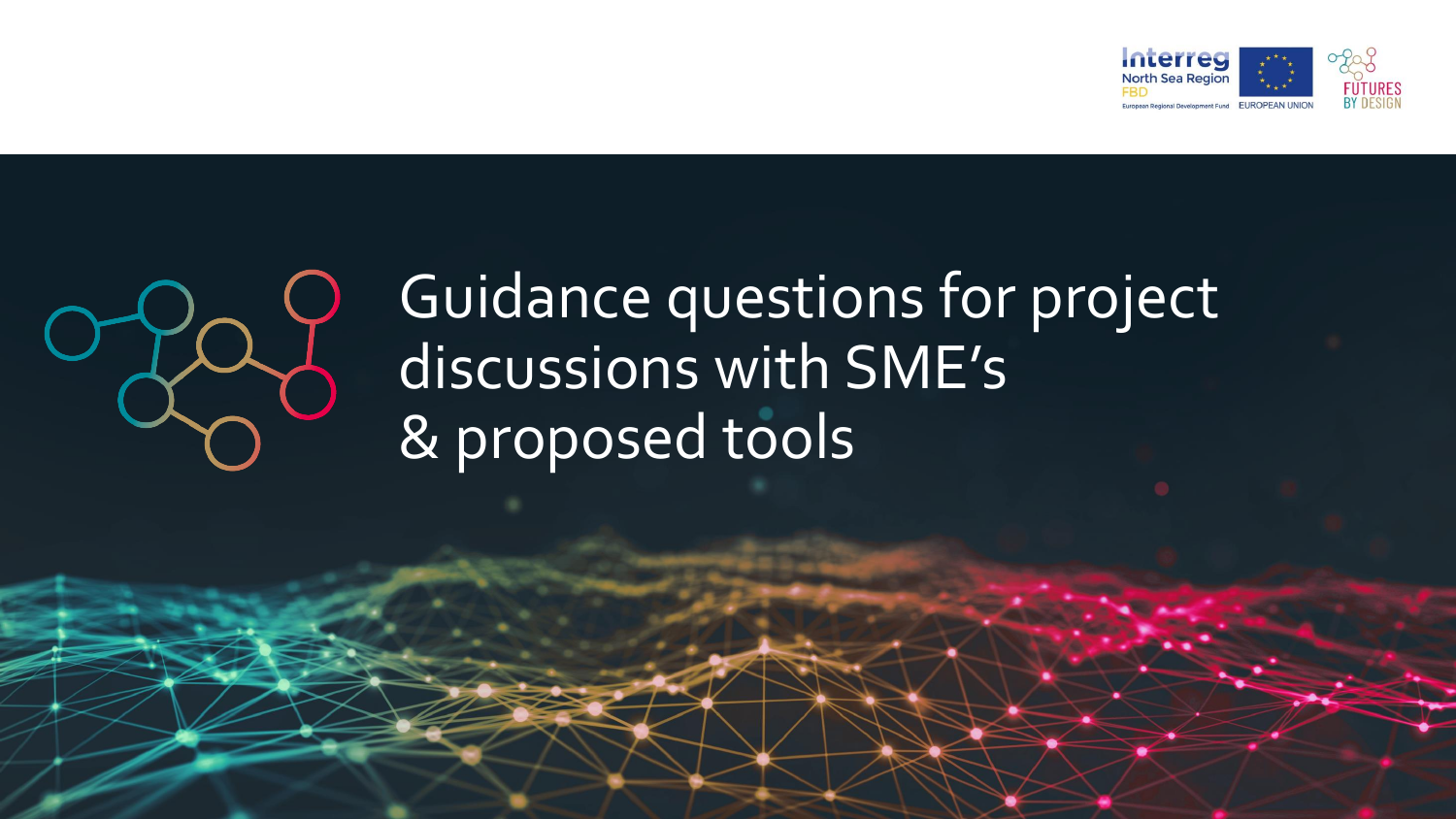#### Guidance questions for project discussions SME's

Check your business awareness:

- How well do you reach your potential customers?
- How well do the customers know/find you?
- Do you know the top 3 customers in sales orders, annual revenue & time spent
- Do you know your turnover/margin/cost for each product/service?
- Do you know the lead times/cycle times of parts ordered/produced?
- How well is your overview on running order processes & actual inventory?
- How well is your traceability of products?
- How much time is spent on administration vs on core-business?
- Which data sources/applications do you already use? To the full extent?

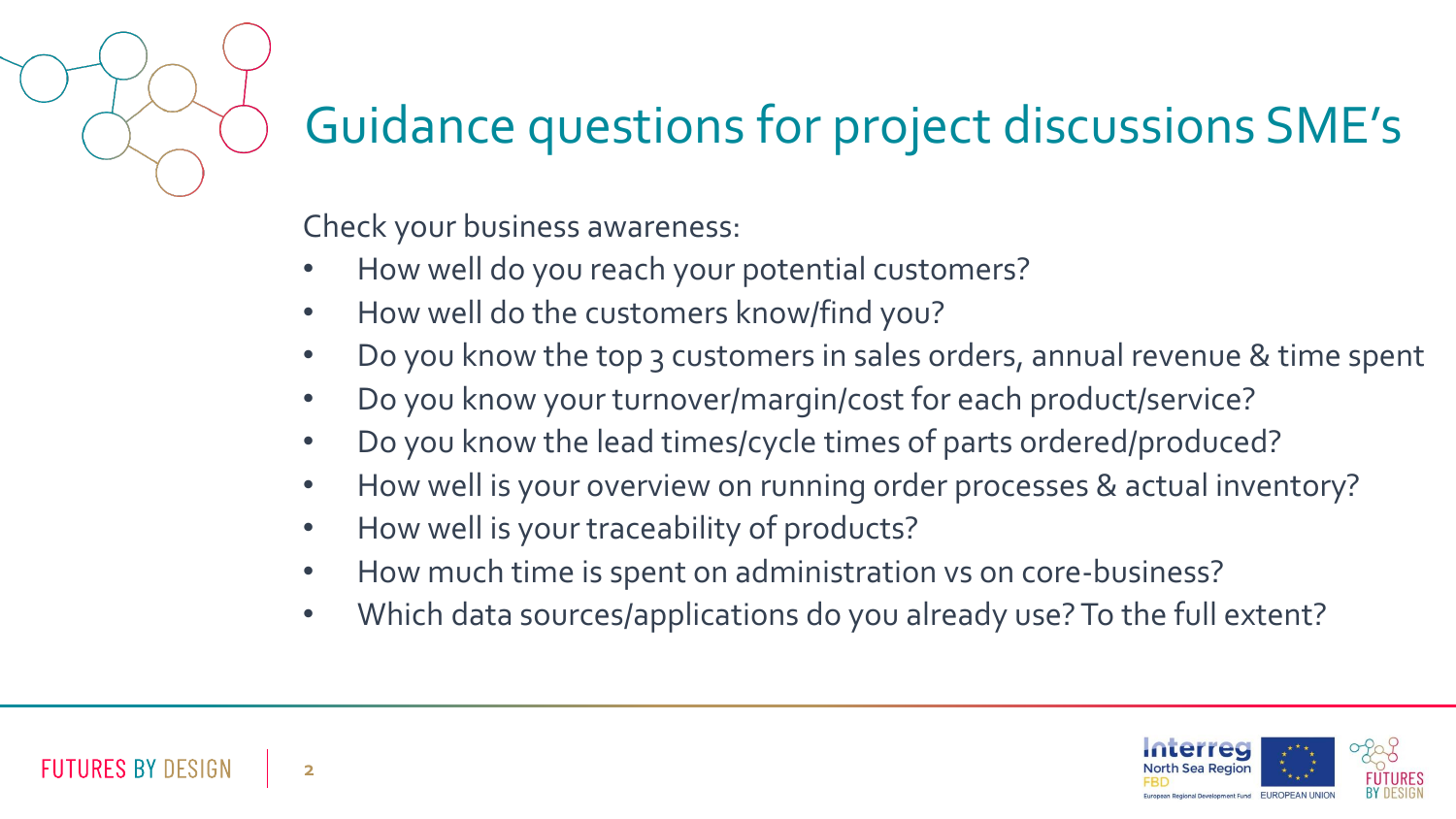

# Guidance questions for project discussions SME's

What are your main problems, frustrations & biggest time consumers?

 $\rightarrow$  Data inspiration booklet

- What would be your first problem to tackle?
- $\rightarrow$  How to determine focus quide
- How to define a project?
- $\rightarrow$  Brainwave / data science project canvas

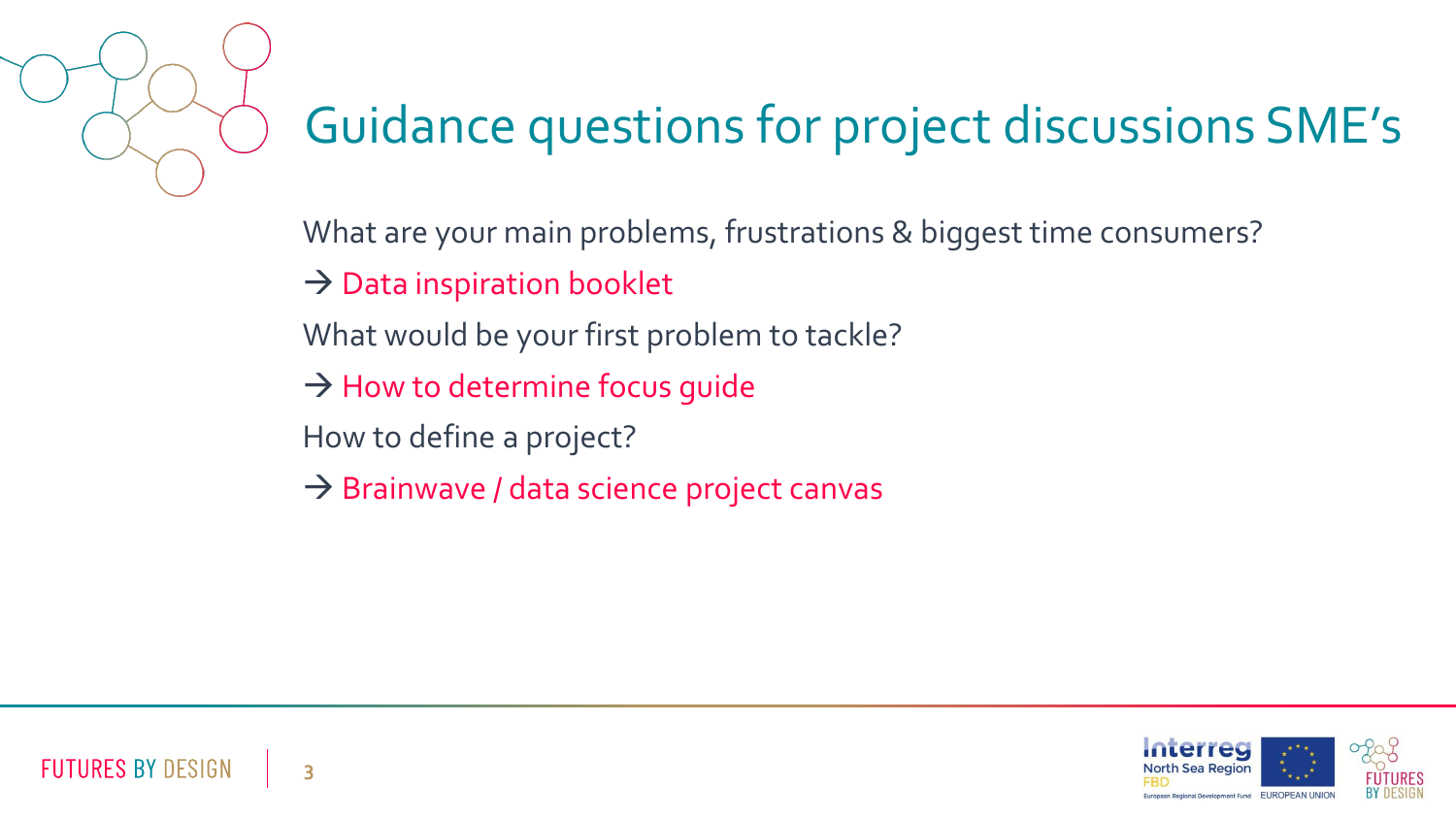

Insufficient reach of potential customers or customers do not find you

- $\rightarrow$  Zip-code tool to identify missing potential
- $\rightarrow$  Use Leadfinder tool to identify potential new contacts
- $\rightarrow$  Targeted marketing campaign/website update/direct-mail/social media (best by specialized company)

Customer's importance unknown (sales orders, annual revenue & time spent)  $\rightarrow$  Introduce analytical module in ERP system

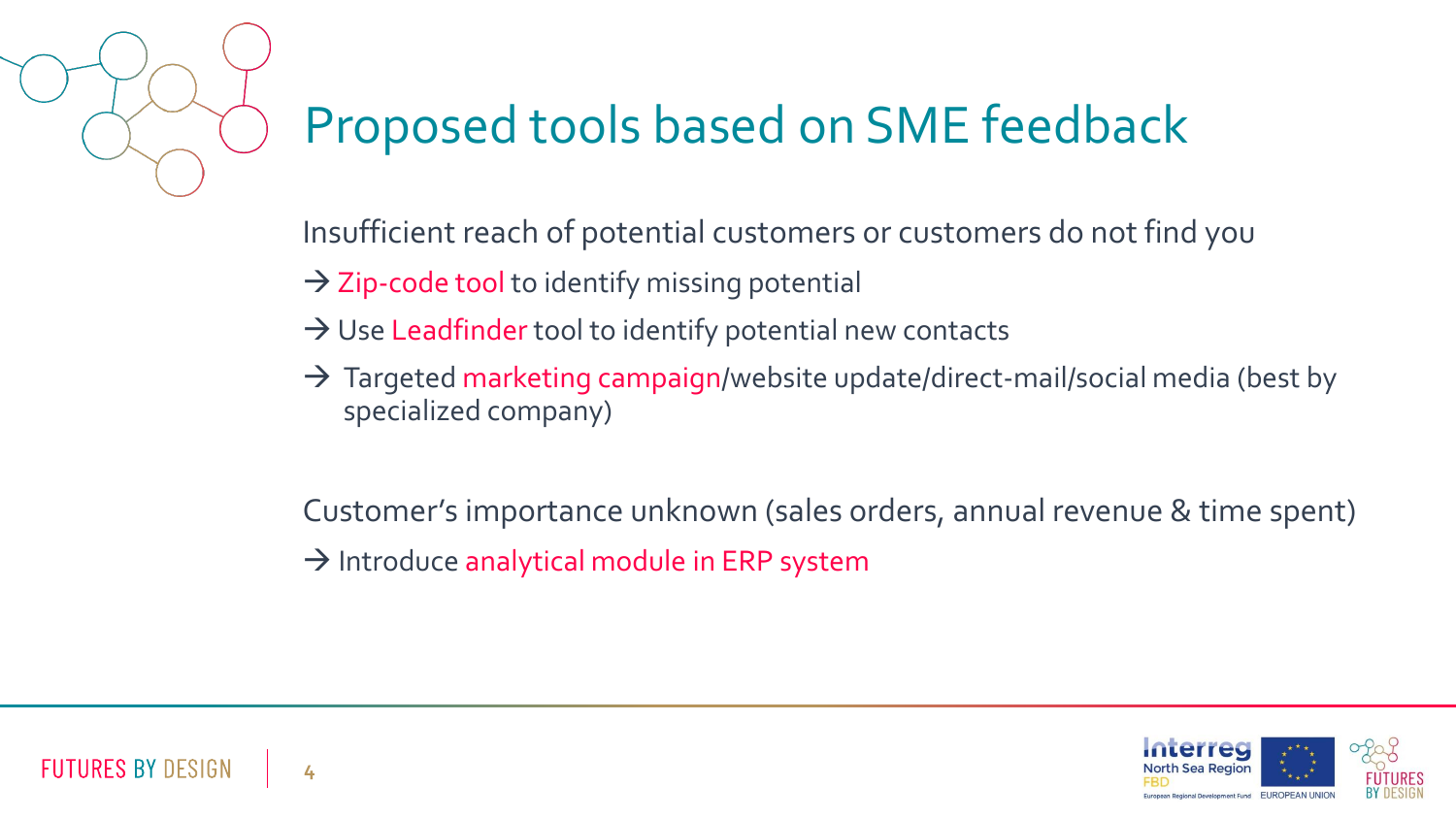

Insufficient view on turnover/margin/cost for each product/service

- → Basic level: sales & cost follow-up in Excel
- $\rightarrow$  Better: ERP or analytical accounting SW

Insufficient view on lead times/cycle time of parts ordered/produced

- $\rightarrow$  Basic level: production/inventory follow-up in Excel
- $\rightarrow$  Better: ERP or MES system

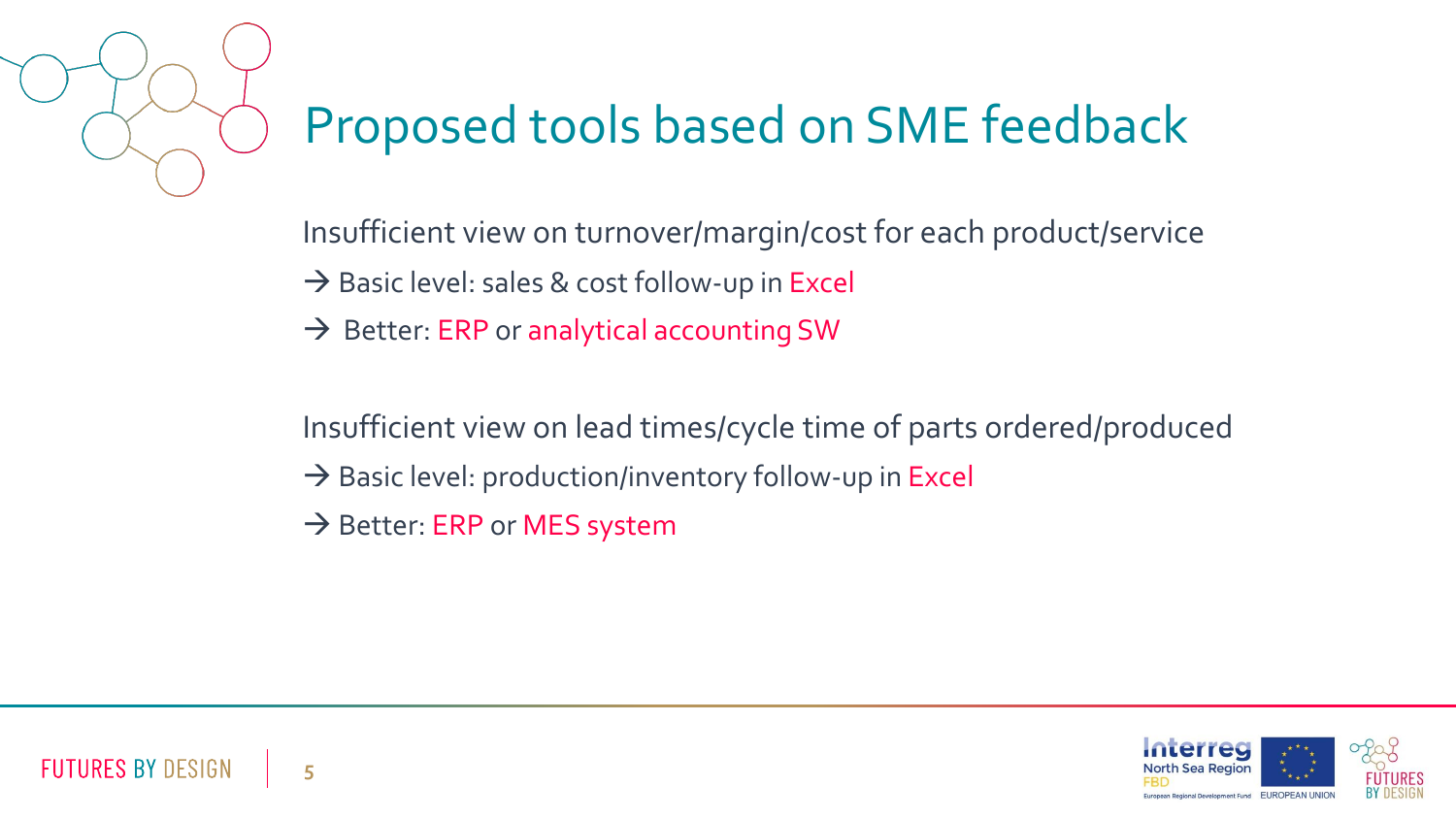

Insufficient overview of running order processes & actual inventory

 $\rightarrow$  Introduce/improve ERP system

- $\rightarrow$  Introduce bar code scanning/follow-up
- $\rightarrow$  Build dashboard with realtime indicators
- $\rightarrow$  Look at potential of MES\* systems

Insufficient product traceability

- → Introduce bar code scanning/follow-up & connect to ERP system
- $\rightarrow$  Look at potential of MES systems (manufacturing execution system)